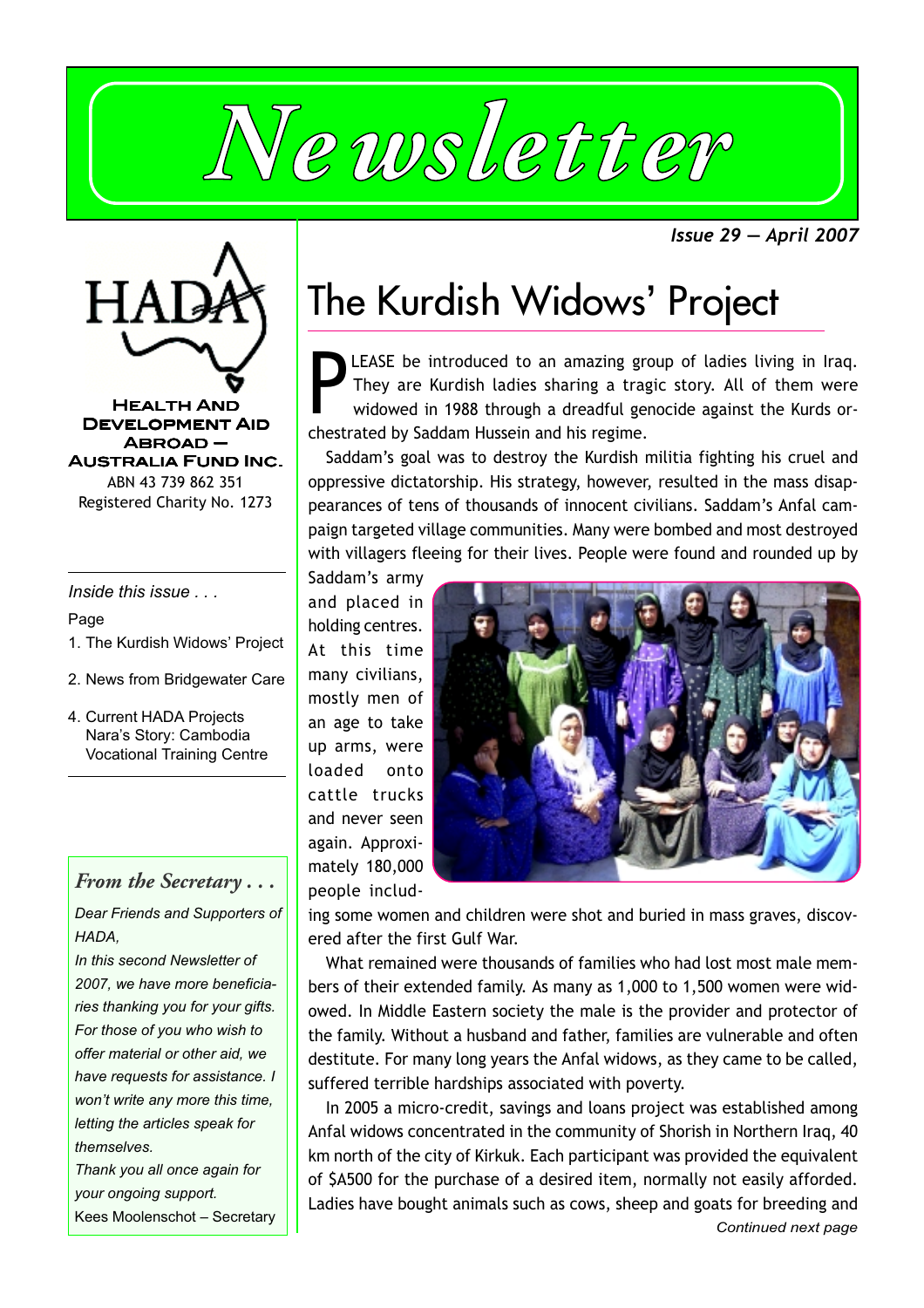milking. Sewing machines, fridges and air-coolers for the long hot summer months were also purchased. Other ladies invested in their children's education and bought a computer to assist them in their secondary and tertiary studies. A good education opens the doors to better employment and an escape from poverty.

Twenty-seven ladies are currently within the project, divided into two loan groups. They meet monthly to repay \$250 of the \$500 over twelve months. The ladies can afford to repay half the money they initially receive. The other \$250 is a one-off gift to enable them to make a useful purchase. Iraq has experienced 22% inflation since the 2003 war began. The cost of living has skyrocketed while the average income has not. Anything less than \$500 buys very little.

When the loan is fully repaid it is redistributed among the group for another planned purchase. In this way the money is able to recycle indefinitely. Both loan groups have a 100% repayment rate. The ladies are delighted with the project as they appreciate the opportunity and peace of mind to know they have easy and affordable access to finance. The Kurdish Widows' Project is now ready to expand. With so many widows in the community, new savings and loan groups can be established to meet the needs of many struggling families. In the next twelve months it is hoped that two new groups of twelve members each will be formed. *Emma Baxter*

**Tsunami Appeal**

**You will be aware of the destruc-Solomon** You will be aware of the destruc-<br>**Solomon** tion that occurred recently in **the Solomon Islands resulting Islands** from the tsunami. HADA is able to partner with a reliable expat living in the area. All gifts to this appeal will be sent to the project in their entirety, less bank costs, and are tax deductible for you.

"A high percentage of the fatalities were children, and the tsunami buried most of the bush kitchens. Urgently needed are as much clothing and cooking utensils that we can get. Homes, schools and churches need to be rebuilt. The ability to engage in longer term relief will depend greatly on outside financial support." **Fill in the donation slip (p5) to give to this appeal.**

# News from **BRIDGEWATER CARE** Physiotherapy and Wheelchairs — China

HINESE New Year has come and gone. The whole nation has been on at least a week's holiday and the Year of the Pig is underway, with its ups and downs!? **Wheelchairs** 

We started our second wheelchair donation project in December and hoped to have it completed by now. All those in a particular district recommended to us by the Disabled Person's Federation were interviewed and those people appropriate to receive a chair were measured. The hold up has occurred with the factory in Tianjin. They have been slow responding to our order and told us they were too busy before the Chinese New Year to send our fourteen chairs. Now that the New Year is passed they tell us there are "difficulties" with our order. They do not want to provide us with the option of ordering two different seat widths and two different armrest heights. We are trying now to just get them to send us fourteen chairs as close to the measurements we asked for and to do it soon. Those who have been promised wheelchairs are wondering if they will come.

#### **Teaching**

I started teaching half days in a



local hospital. My students are not nurses without any therapy experience but therapists who have completed four to five years of therapy school training and one to three years of work. They are a challenge to teach as the doctors who taught them never did rehab, but did study a lot of theories in books. No practical training was offered. They were told they are therapists now and that massage and passive exercises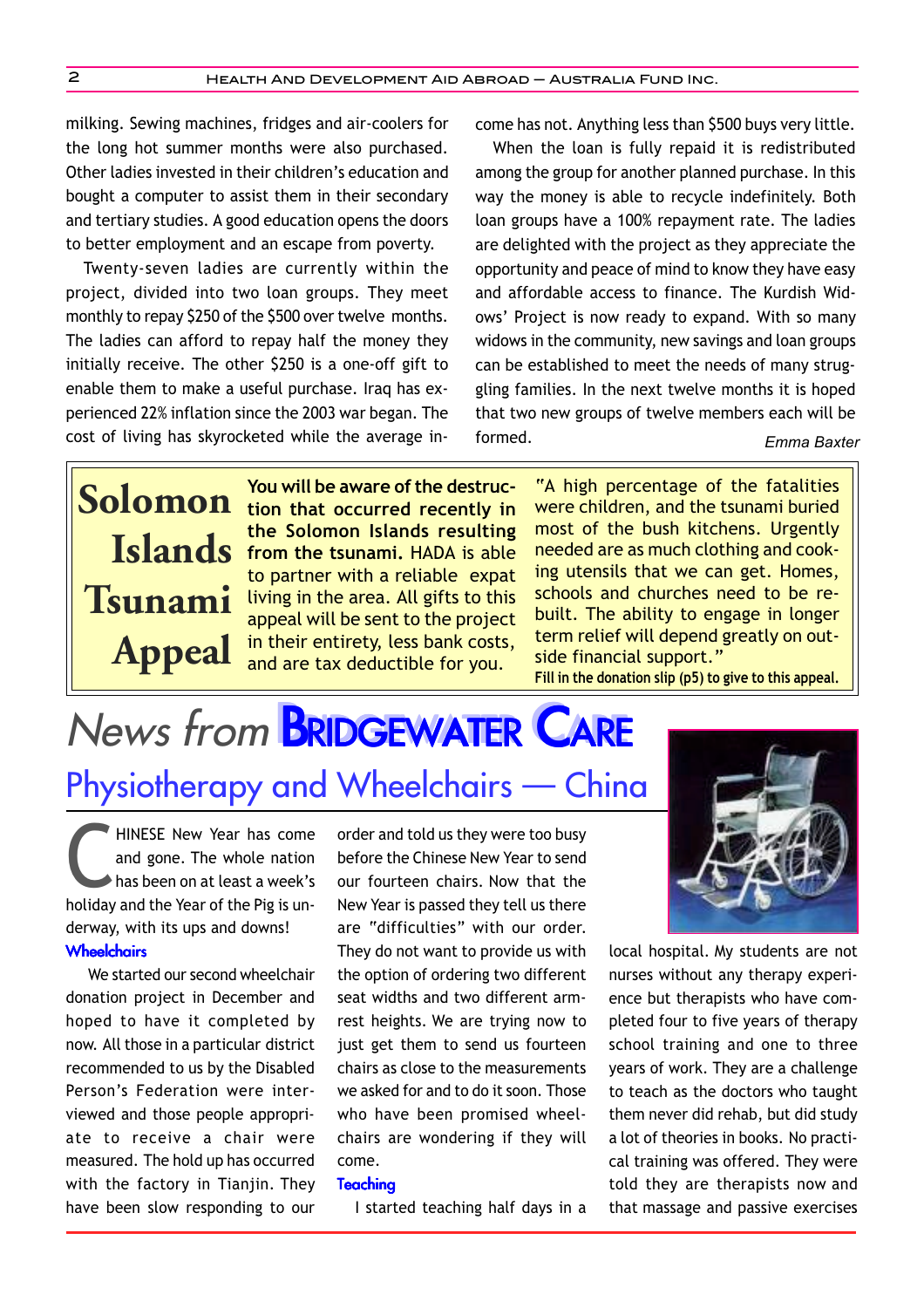are the total of what rehab can offer. In some cases a specific exercise might have been discussed so it has been interpreted as being appropriate for anyone with a specific diagnosis. Out of five young men who began with me, three continue in class.

#### **Encouragement**

The patients in this department that I am seeing with the students are glad to be receiving rehab. Over the holiday I was gone for several days and upon returning a patient's wife said she had been looking for me every day and then she began to cry. "Since you have come,

my husband has hope. The doctors told him he had no hope. In therapy for the first six months after his stroke he didn't move or speak. Now he is so happy to be up and he talks all the time. If you hadn't come he would never have had this much recovery."?

**Training** 

This week two of our BWC staff will begin a joint project with another community. As we begin to understand the needs, our staff will start training those who work in this government community office. The district where this community is located has many other communities that want to be trained about what rehabilitation is and what they can do for the disabled. I trust this first project will go well and we all will learn more about how we can advance the care provided for those who return home with disabilities.

Just this week we received two referrals for the first time from one rehab department about two patients who are soon to be discharged home. Our challenge now is that we have only one full time rehab aide and one full time local nurse/therapist. One of our rehab aides is on

# **Please advise where you prefer your gift to be sent:**

- 1. HADA general fund and not tax deductible.
- 2. Tax deductible for the following:
	- distribution where it is most needed
	- a particular project
	- a particular person working in the project.

**HADA: hada@pobox.com**

All gifts are forwarded in their entirety, less bank charges, to the projects designated.

maternity leave. Another has quit to go and start a teashop. It is hard to believe I have actually trained eleven rehab aides from five three-month courses since 2004. Not many ever caught the vision.

### More workers needed

We are not able to attract more long-term workers because we can not afford to give them a full time salary and benefits. It is my desire to one day have a means for them to work and charge families that can afford their assistance and still help the poor. A rehab aide's salary is about \$A148 a month including health and re-

> tirement benefits, which we must pay as dictated to us by the labour department. My thought is to try to change our registration to a "rehabilitation information service" consultancy. This would require finding a foreign partner who did not have to live in China but who had a bank account showing they had adequate funds for starting a business (I would be the part-

ner here but I have no such bank account), about \$4,960 in a bank account in China to show as capital and perhaps \$620 for registration fees. We would also then need to hire a professional accountant. We have done some research into this and I hope to submit a report this month to the appropriate government office showing why this kind of consultancy service should be allowed to register in our city.

#### Video program

I volunteered to help an organisation in another province complete a video teaching program on leprosy.?Jean,?who was going to direct this, returned to England because of a brother's serious illness.?Her goal is to educate the public so that they will not fear those who have been affected by leprosy. A person is no longer contagious two weeks after taking the nine-month medicine and doesn't need to be isolated in leprosy villages. Therefore, early detection is essential and can prevent subsequent nerve damage that can result if the disease goes unchecked. Once cured, if there is nerve damage then secondary problems such as wounds and contractures due to lack of feeling and strength can be prevented or minimised in various ways. This film is not meant to be a sensational program but to teach the public not to fear.

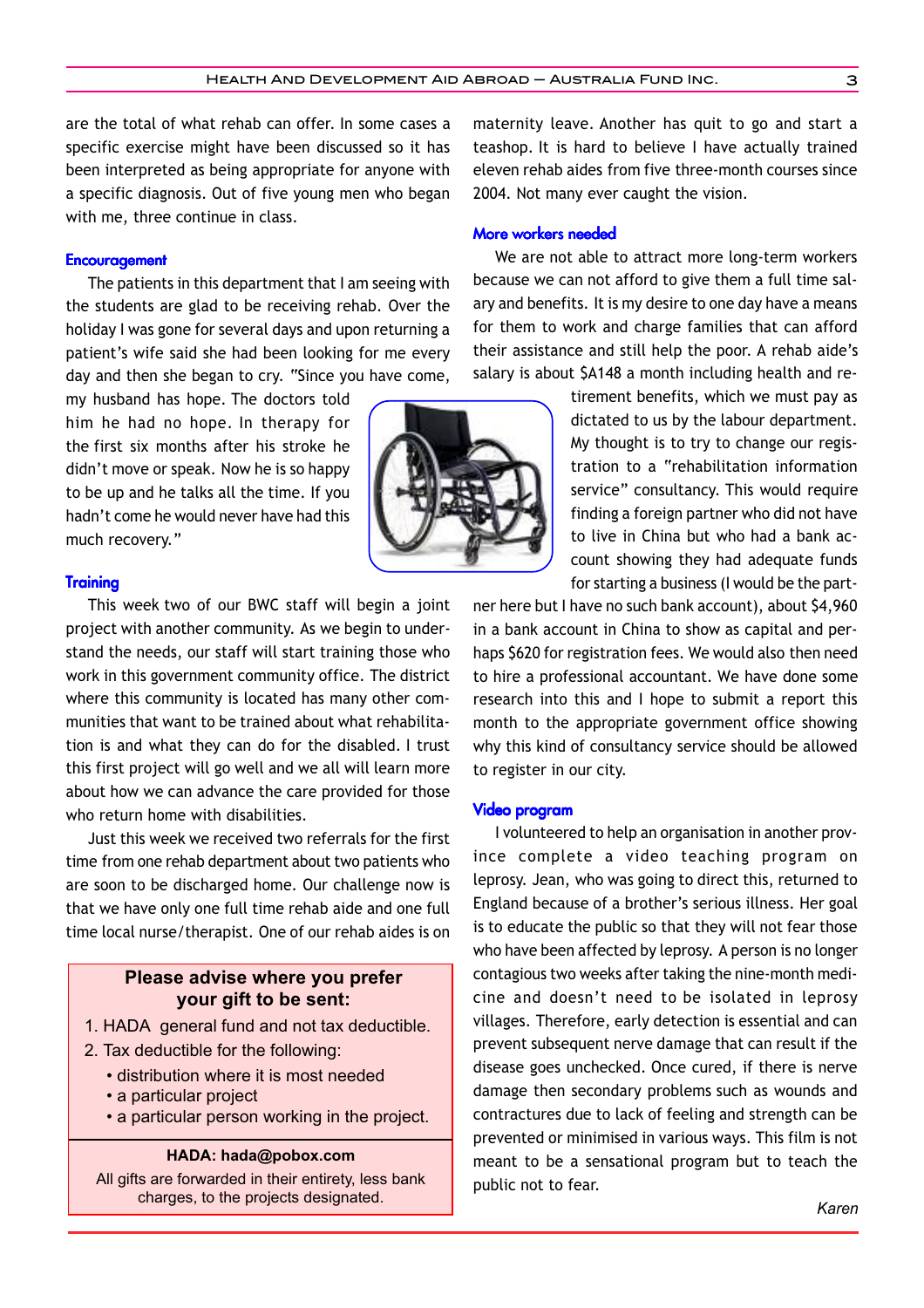# **Current HADA Projects**

HADA's Vision: To see medical, educational, agricultural and sanitation programs established in countries as needed.

#### *These projects have been approved by HADA*

#### **HADA, Yunnan, China**

Managers: Dale and Jackie Bragg

- Project Officer: Gary and Ailin Leong • Ninglang: Micro Enterprise Development; clothing for school children; sponsoring school children; training English teachers.
- Wenquan: teaching English; training English teachers; sponsoring school children; water purification and heating.
- Longchuan: Micro-Credit loans to poor families in pig and cattle farming to improve the community's standard of living; Drug rehabilitation program.

#### **HADA, Astana, Kazakstan**

Manager: Hubrecht (Hubert) de Vos

- Step: training to achieve skills to ensure that people can find gainful employment or go into business themselves.
- Pregnancy Crisis Centre: helping people make sensible family planning decisions; helping women deal with the distress caused by sexual abuse. Training counselors.
- Open Doors Community Centre: Assisting the youth of the community.

#### *Associate organisations' projects*

#### **Stichting Assistance International, Sichuan Province, China** Managers: Keith and Barbara Richardson

Shiqu: Screen and treat people with Hydatids; Educate the whole community in Hydatids prevention.

#### **Phnom Penh, Cambodia**

General Manager: Sharon Lim

• Village school projects.

- Manager: Martin Aeme
- Vocational Training Centre: training young people to gain saleable skills in computers, sewing and metal work.

Manager: Tim Paton

• Bridge of Hope: assisting street children to a better life.

# **Entreaide Globale, Hohhot, Inner Mongolia, China**

Manager: Philip Lam

• A Cup of Water: provide finances for poor children to attend school; Teach English and English teacher training.

#### **Bridgewater Care, Guiyang, China**

Manager: Karen Malone

• Community based home rehabilitation and physiotherapy for recently disabled and trauma patients.

# **International Assistance Mission, Herat, Afghanistan**

Manager: Iris Jordi

• Primary Mental Health: improve mental health care of local people, through training and equipping of medical personnel, community leaders and through the provision of mental health services.

### **Literacy Project, Côte d'lvoire, West Africa**

Manager: Denise Rhodes Literacy for teachers and children.

#### **Grace Farm, Brazil**

- Manager: lan Wood
- Care for underprivileged children; Building project.

# **International Nepal Fellowship, Nepal, Dang Province**

Manager: Dr Julie Lincoln

- Leprosy and Tuberculosis program
- CATS Youth assistance program in Gourahi.

### **Shorish Widows in Northern Iraq**

• Micro credit program.

# Nary's Story: Cambodia Vocational Training Centre

**HELLO!** My name is Sek Nary. I am 19 years<br>old this year. I come from a family of eight children and I am the fifth child. My father passed away in 2003, which was my final year in high school. My mother's income from her small grocery stall could not support us through school. Hence, my two younger sisters dropped out of school so that I could finish. I was very sad about that and hope to make it up to my family some day.

After I passed my high school diploma in 2005, my cousin told me about the Vocational Training School of Harvest International Services in Phnom Penh which offers skills training for disadvantaged youth such as me. He encouraged me to apply to their I.T. course.

When I found out in late January 2006 that I'd been accepted I was excited, yet apprehensive, because I wasn't sure if I would be able to cope with it. My English is very poor. My first term was most frustrating because my computer kept breaking down.

Finally, a donation came in to replace my 'beloved' computer. I was overjoyed. Since then I did not have many problems. After studying for forty weeks about computer software, hardware and office skills at the Vocational Training Centre, I graduated on 12 December, 2006. I am grateful to all my teachers, friends, sponsors and donors who encouraged me and made it all possible.



Vice President Brian Allbutt (07) 3261 7368

> Kees Moolenschot (07) 3822 6421

Mrs Susan Dobson (07) 5594 0462 HADA: hada@pobox.com

**Secretary** 

**Treasurer** 

All projects in the Newsletter are approved for tax deductibility.

Health And Development Aid Abroad, PO Box 733, ASHMORE CITY, QLD 4214, AUSTRALIA